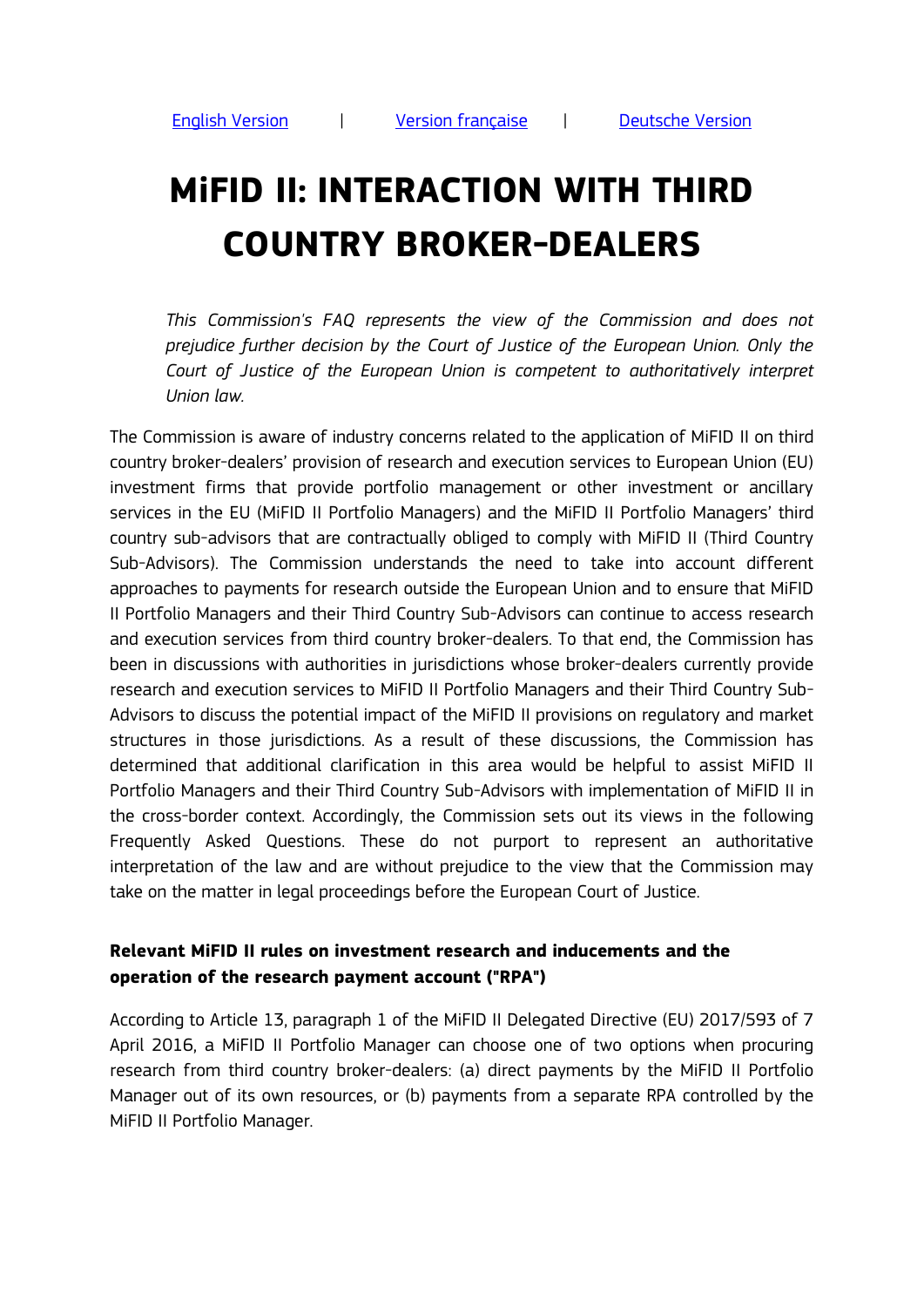Article 13, paragraph 1(b) of the MiFID II Delegated Directive obliges a MiFID II Portfolio Manager which chooses the option of establishing a RPA to meet a series of conditions governing the operation of this account, notably that the portfolio manager agrees a research charge with its clients. The operation of the RPA prescribed in Article 13, paragraph 1(b) is incumbent on any MiFID II Portfolio Manager that does not pay for research directly out of its own resources.

In addition, Article 13, paragraph 9 provides, among other things, that research provided to MiFID II Portfolio Managers shall be subject to a separately identifiable charge.

## **Answers to frequently asked questions**

*1. Under MiFID II, may a MiFID II Portfolio Manager or its Third Country Sub-Advisor combine: (i) a payment for research; and (ii) a payment for execution services into a single commission to a third country broker-dealer?*

Based on the current practice of national competent authorities, a third country brokerdealer may receive combined payments for research and execution as a single commission when providing such services to a MiFID II Portfolio Manager or its Third Country Sub-Advisor, as long as the payment attributable to research can be identified. The MiFID II Portfolio Manager or its Third Country Sub-Advisor which operates a RPA is responsible for managing its research budget based on a reasonable assessment of the need for research and subject to appropriate controls, which include maintaining a clear audit trail of payments made to research providers. In addition, the MiFID II Portfolio Manager or its Third Country Sub-Advisor which operates a RPA must be able, at all times and based on its own internal allocation/budgeting process, to identify vis-à-vis its own clients the amount spent on research with a particular third country broker-dealer.

### *2. Are third country broker-dealers required to identify a separate charge for research in cases where a MiFID II Portfolio Manager or its Third Country Sub-Advisor pays for these services out of: (a) a RPA; or (b) directly out of its own resources?*

Based on an interpretation of article 13(9) of MiFID II Delegated Directive, in both cases where research is paid for by means of a RPA or directly out of the MiFID II Portfolio Manager's or its Third Country Sub-Advisor's own resources — the MiFID II Portfolio Manager/Third Country Sub-Advisor is responsible for ensuring compliance with the requirements of Article 13. These include the requirement to identify a separate charge for research supplied by third country broker-dealers. In the absence of a separate research invoice, the MiFID II Portfolio Manager or its Third Country Sub-Advisor may decide, among other things, to consult with third parties, including the third country broker-dealer, with a view to determining the charge attributable to the research provided. The supply of and charges for those benefits or services shall not be influenced or conditioned by levels of payment for execution services.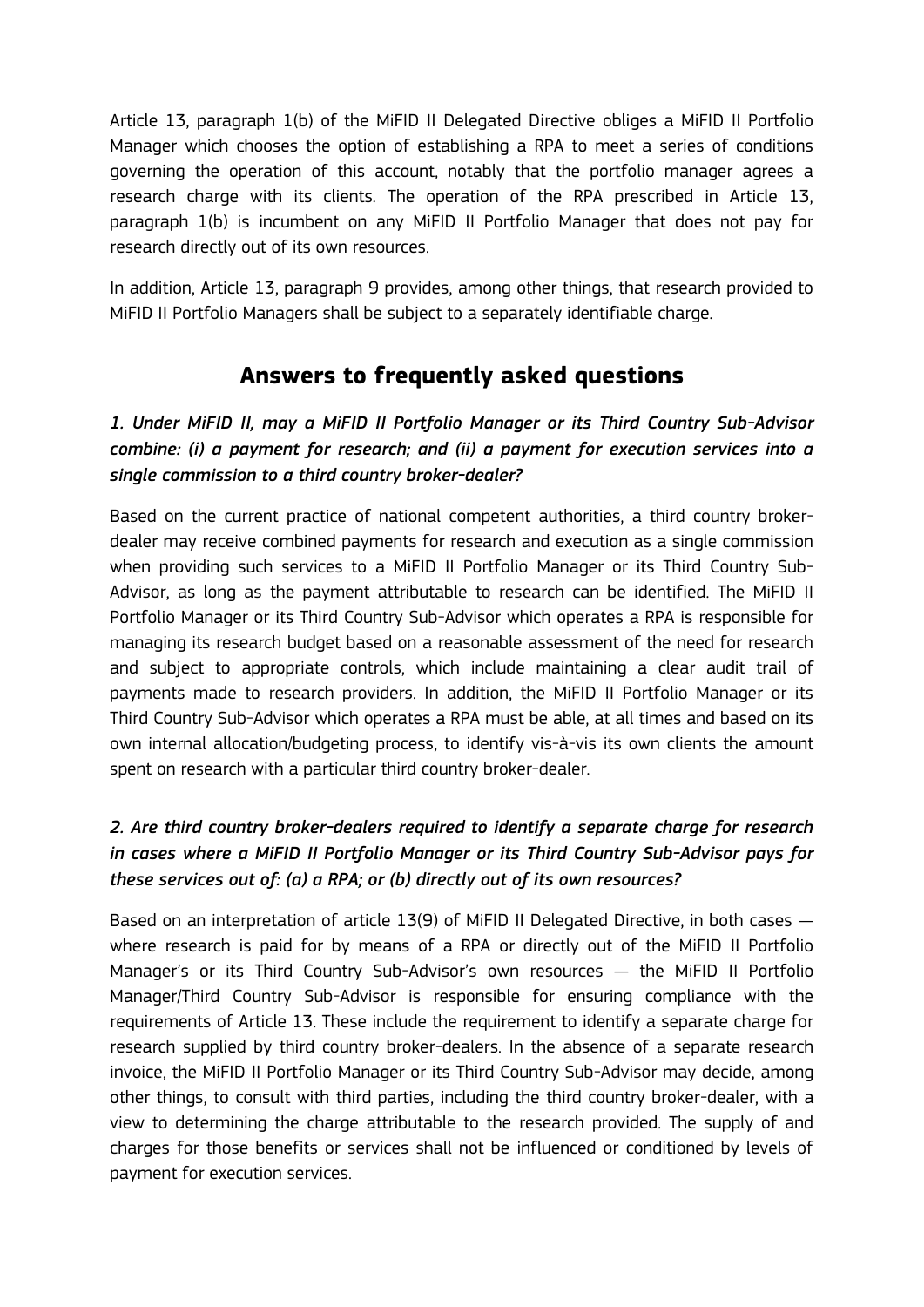# <span id="page-2-0"></span>**MiFID II : INTERACTION AVEC LES COURTIERS-NEGOCIANTS DE PAYS TIERS**

*Ces questions et réponses présentent le point de vue de la Commission et ne préjugent pas d'une future décision de la Cour de Justice de l'Union européenne. Seule la Cour de Justice de l'Union européenne est compétente pour interpréter de manière définitive le droit de l'Union.*

La Commission a connaissance des craintes de l'industrie en lien avec l'application de MIF2 aux courtiers-négociants de pays tiers prestataires de services de recherche et d'exécution vis-à-vis de sociétés d'investissement de l'Union européenne (UE), soit sociétés qui fournissent des services de gestion de portefeuille, d'autres services MIF2 ou des services auxiliaires dans l'UE ("les gestionnaires de portefeuilles MIF2"), soit sociétés sous-traitantes des gestionnaires de portefeuilles européens domiciliées dans des pays tiers et contractuellement obligées de se conformer à MIF2 ("les sous-traitants de pays tiers"). La Commission comprend la nécessité de tenir compte de différentes approches en matière de paiement de prestations de recherche en dehors de l'Union européenne et de s'assurer que les gestionnaires de portefeuille MIF2 (et leurs sous-traitants de pays tiers) pourront continuer à accéder aux prestations de recherche et d'exécution fournies par des courtiersnégociants de pays tiers. A cette fin, la Commission a établi un dialogue avec les autorités des pays dans lesquels des courtiers-négociants fournissent actuellement des services de recherche et d'exécution à des gestionnaires de portefeuilles MIF2 (et à leurs sous-traitants de pays tiers) pour évaluer l'impact des dispositions de MIF2 sur les structures réglementaires et de marché dans ces pays. A la suite de ces échanges, la Commission a jugé nécessaires d'apporter des clarifications complémentaires pour aider les gestionnaires de portefeuille MIF2 (et leur sous-traitants de pays tiers) à mettre en œuvre MIF2 dans un contexte international. La Commission expose son point de vue sous forme de questions/réponses. Ces dernières n'ont pas vocation à présenter une interprétation définitive et ne préjugent pas d'une lecture que la Commission pourrait défendre dans le cadre d'une procédure judiciaire devant la Cour de Justice de l'Union européenne.

#### **Dispositions de la Directive MIF2 en matière de recherche sur investissement et de fonctionnement du compte de paiement de la recherche ("CPR")**

Selon l'article 13, paragraphe 1 de la Directive Déléguée de MIF2 (EU) 2017/593 du 7 avril 2016, un gestionnaire de portefeuille MIF2 peut choisir l'une des deux options suivantes lorsqu'il acquiert de la recherche auprès d'un courtier-négociant de pays tiers: (a) via des paiements directs sur ses ressources propres, ou (b) via des paiements à partir du CPR qu'il contrôle. L'article 13, paragraphe 1(b) de la Directive Déléguée de MIF2 exige que le gestionnaire de portefeuille MIF2 qui choisit l'option du paiement via le CPR remplisse une série de conditions relatives au fonctionnement de ce compte, notamment qu'il convienne avec ses clients du montant alloué à la recherche. Les modalités de gestion du CPR établies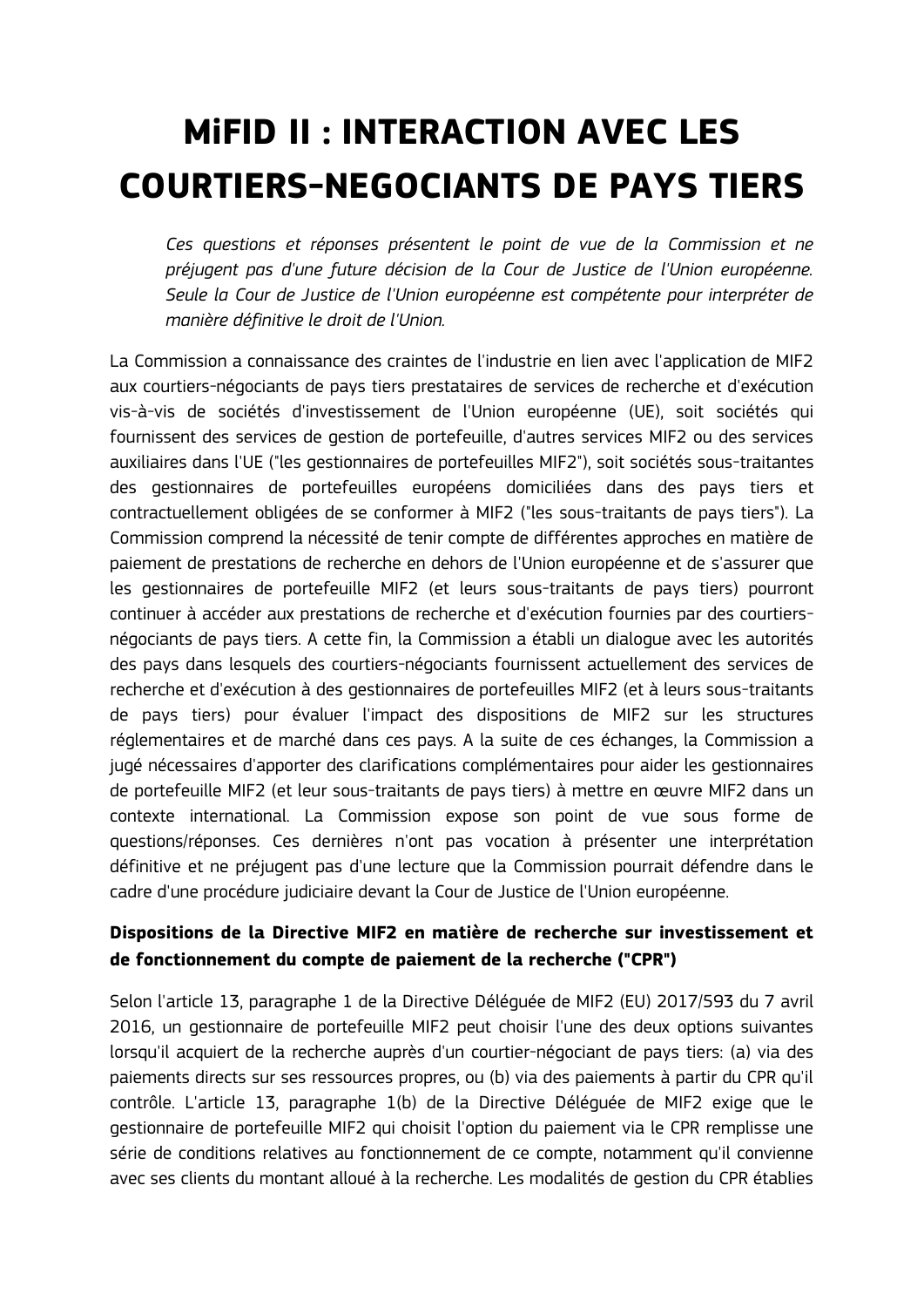dans l'article 13 paragraphes 1 (b) s'appliquent à tout gestionnaire de portefeuille MIF2 qui ne paie pas la recherche via ses ressources propres.

En outre, l'article 13, paragraphe 9, requiert, entre autre, que la fourniture de recherche à des gestionnaires de portefeuille MIF2 fasse l'objet de frais séparément identifiables.

## **Réponses aux questions fréquemment posées**

*1. Dans le cadre de MIF2, un gestionnaire de portefeuille MIF2 (ou son sous-traitant de pays tiers) peut-il combiner: (i) un paiement pour des services de recherche, et (ii) un paiement pour des services d'exécution, en une seule commission versée au courtiernégociant d'un pays tiers?* 

Selon la pratique actuelle des autorités nationales compétentes, un courtier-négociant de pays tiers peut recevoir des paiements combinés en une commission unique pour des services de recherche et d'exécution lorsqu'il fournit ces services à des gestionnaires de portefeuille MiF2 (ou à leurs sous-traitants de pays tiers) à la condition que la partie du paiement relative à la prestation de recherche soit identifiable. Le gestionnaire de portefeuille MiF2 (ou son sous-traitant de pays tiers) qui établit un CPR est responsable de la gestion du budget de recherche en fonction d'une estimation raisonnable des besoins de recherche et sous réserve de la mise en place des contrôles adéquats, en ce compris l'établissement de pistes d'audit des paiements effectués aux prestataires de recherche. Le gestionnaire de portefeuille MiF2 (ou son sous-traitant de pays tiers) qui exploite un CPR doit également être en mesure, à tout moment et selon son propre processus d'allocation interne, d'indiquer à ses clients les sommes dépensées en prestations de recherche avec un courtier-négociant donné dans un pays tiers.

### *2. Est-il obligatoire pour les courtiers-négociants de pays tiers d'identifier une charge séparée pour les prestations de recherche fournies à un gestionnaire de portefeuille MIF2 (ou son sous-traitant de pays tiers) lorsque celui-ci paie ces services: (a) via le CPR, ou (b) directement via ses ressources propres?*

D'après l'article 13(9) de la Directive déléguée de MiF2, dans les deux cas – que la prestation de recherche soit payée via le CPR ou bien via les ressources propres du gestionnaire de portefeuille MIF2 (ou de son sous-traitant de pays tiers) – le gestionnaire de portefeuille MIF2 (ou son sous-traitant de pays tiers) est responsable de la conformité avec les principes de l'article 13. Cela couvre l'obligation d'identifier une charge distincte pour les prestations de recherche fournies par des courtiers-négociants de pays tiers. En l'absence d'une facture de recherche distincte, le gestionnaire de portefeuille MIF2 (ou son sous-traitant de pays tiers) peut décider, entre autre chose, de consulter des tiers, y compris le courtier-négociant de pays tiers, avec l'objectif de déterminer la charge imputable à la prestation de recherche. La fourniture et les frais pour ces prestations et services de recherche ne sauraient être influencés ou conditionnés par les montants payés pour les services d'exécution.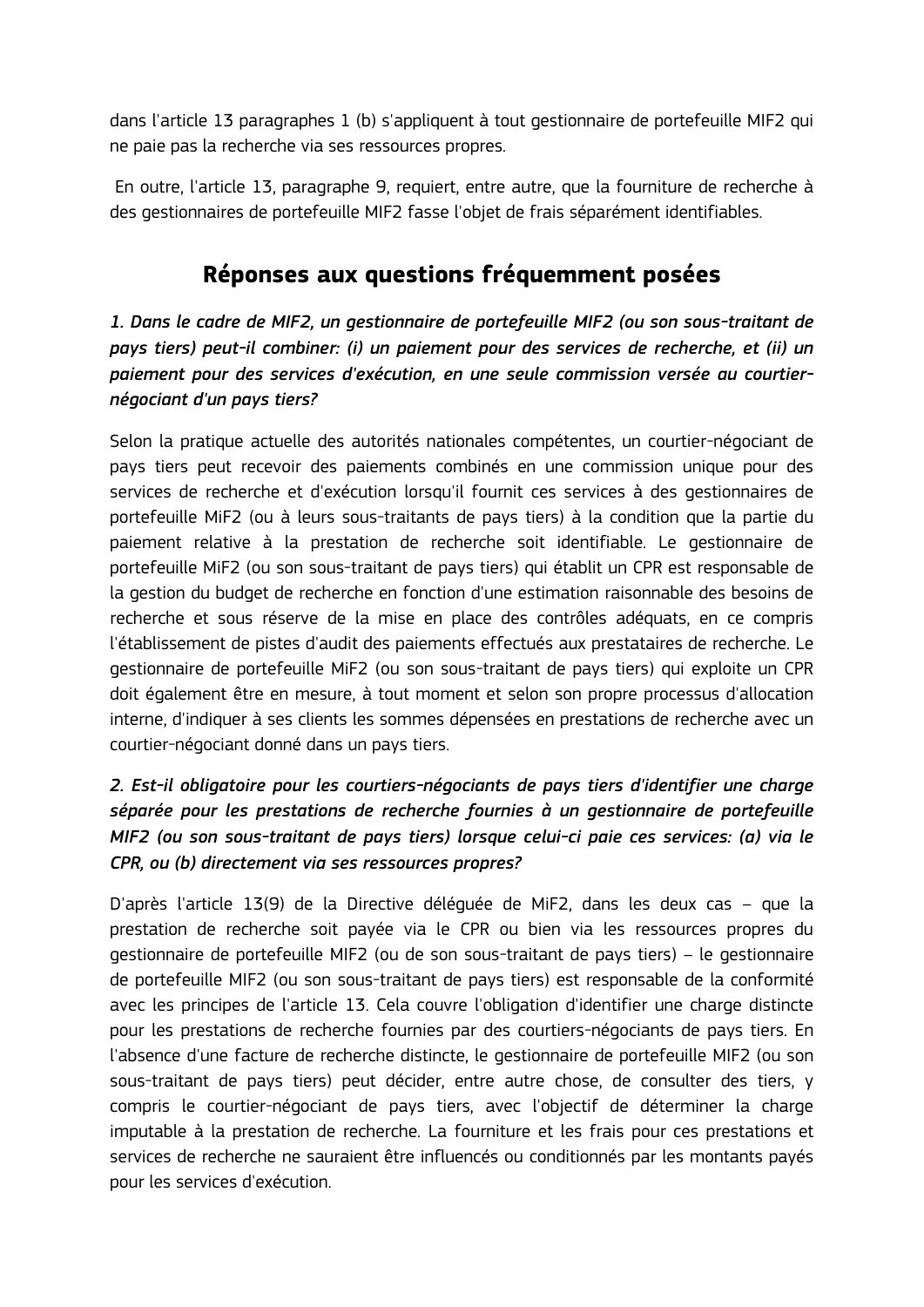# <span id="page-4-0"></span>MiFID II: ZUSAMMENARBEIT MIT WERTPAPIERFIRMEN AUS DRTTSTAATEN

*Die folgenden Fragen und Antworten (FAQ) der Kommissionsdienste stehen unter dem Vorbehalt, dass die verbindliche Auslegung des Gemeinschaftsrechts allein der Entscheidungspraxis des Europäischen Gerichtshofs unterliegt. Allein der Europäische Gerichtshof kann Gemeinschaftsrecht verbindlich auslegen.* 

Die Europäische Kommission reagiert auf Besorgnisse betroffener Wertpapierfirmen wie in Zukunft die Zusammenarbeit mit Wertpapierfirmen aus Drittstaaten, die Analyse- und Ausführungsdienstleistungen an europäische MiFID II Wertpapierfirmen leisten, zu gestalten ist. Diese Besorgnisse beziehen sich sowohl auf europäische Wertpapierfirmen, die Portfolioverwaltungs- oder andere Wertpapierdienstleistungen oder Nebendienstleistungen erbringen (MiFID II Wertpapierfirmen) als auch auf deren Vertragspartnern in Drittstaaten, die aufgrund vertraglicher Vereinbarungen verpflichtet sind die MiFID II Bestimmungen einzuhalten (Berater in Drittstaaten). Die Europäische Kommission ist bestrebt sicherzustellen, dass MiFID II Wertpapierfirmen (und deren Berater in Drittstaaten) auch in Zukunft Zugang zu Analyse-und Ausführungsdienstleistungen in Drittstaaten haben. Die Europäische Kommission ist deshalb im Dialog mit Regulierungsbehörden in denjenigen Drittstaaten, deren Wertpapierfirmen gegenwärtig Analyse- und Ausführungsdienstleistungen an MiFID II Wertpapierfirmen (und deren Beratern in Drittstaaten) erbringen. Diese Kontakte zeigen, dass die Anwendung der neuen MiFID II Bestimmungen im Bereich der Analyse auf grenzüberschreitende Dienstleistungen aus Drittländern einer Klarstellung bedarf. Die Kommission veröffentlicht demgemäß die nachstehenden Hinweise. Die nachstehenden Hinweise stellen keine abschließend verbindliche Auslegung des Gemeinschaftsrechts dar, sie erzeugen keinerlei Bindungswirkung für die Europäische Kommission in möglichen Verfahren vor dem Europäischen Gerichtshof.

#### **Die MiFD II Regelungen über Anreize im Zusammenhang mit Wertpapieranalysen und dem Analysekonto**

Gemäß Artikel 13, Absatz 1 der delegierten Richtlinie (EU) 2017/593 vom 7. April 2016 steht e seiner MiFID II Wertpapierfirma frei, Analysen entweder aus eigenen Mitteln oder mittels eines hierfür einzurichtenden Analysekontos zu vergüten. Gemäß Artikel 13, Absatz 1, Buchstabe b, der delegierten Richtlinie hat eine Wertpapierfirma, die sich für Zahlungen von einem separaten, von der Wertpapierfirma kontrollierten Analysekonto, entscheidet, eine Liste von Bedingungen einzuhalten. Insbesondere muss die Wertpapierfirma eine Vereinbarung der Analysegebühr mit ihren Kunden eingehen. Alle Wertpapierfirmen, die Analysen nicht aus eigenen Mitteln vergüten, sind verpflichtet ein Analysekonto zu führen.